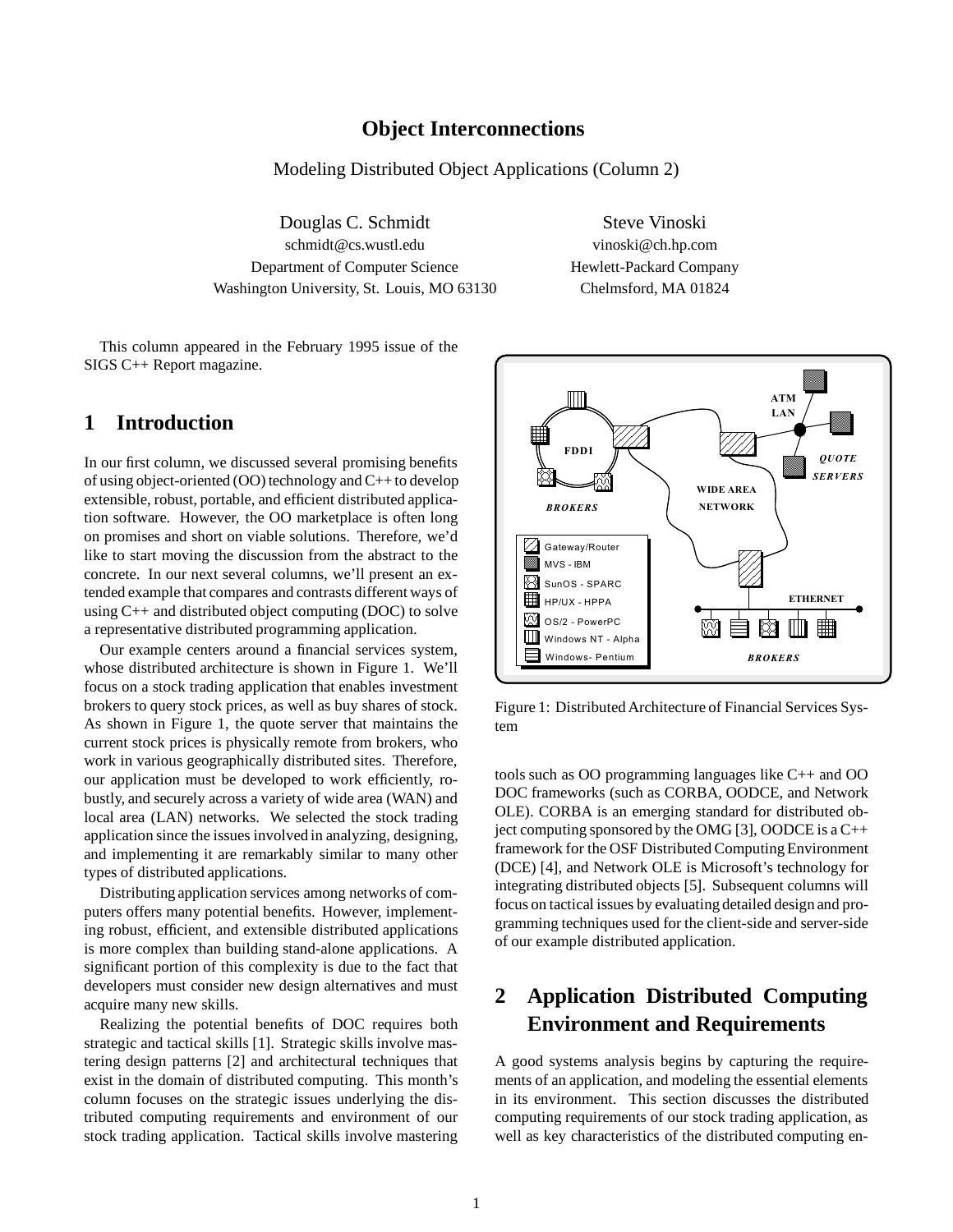vironment in which it operates. Along the way, we indicate how these requirements and environmental characteristics motivate and shape many reusable components and features found in DOC frameworks.

## **2.1 Distributed Computing Environment Characteristics**

The distributed computing environment (shown in Figure 1) in which the stock trading application runs may be characterized as follows.

**The broker clients and quote servers run on separate computers:** These computers are joined by a heterogeneous internetwork of LANs and WANs (such as Ethernet, FDDI, and ATM). The network protocol stack connecting the distributed application components may be based on one of any WAN and LAN protocol families such as TCP/IP, X.25, ISO OSI, and Novell IPX/SPX. All these protocol families support end-to-end communication. However, they have subtly different characteristics and constraints that complicate software portability and interoperability. For example, TCP/IP is a bytestream transport protocol that ignores application message boundaries, whereas IPX/SPX maintains message boundaries [6].

Writing applications that operate transparently across different protocol stacks is often tedious and error-prone. Ideally, a DOC framework should shield applications from knowledge of these types of communication protocol-level details. OODCE is particularly strong in this area since it was designed to run over many protocol stacks. First-generation CORBA and Network OLE implementations, in contrast, have not addressed protocol stack transparency as vigorously. The CORBA 2.0 specification [3] requires exactly-once semantics for operations that return normally, at-most-once semantics for operations throwing an exception, and best-effort for oneway messages. However, the CORBA 2.0 specificiation does not define what an ORB is supposed to do when confronted with temporary lack of network/host resources indicated by transport layer flow control. Therefore, each vendor implements this differently, which complicates the development and deployment of highly portable and correct applications that run on multiple transport protocols.

**Clients and servers may be heterogeneous end systems:** These end systems may run on various hardware platforms (such as PA-RISC, Intel 80x86, DEC Alpha, SPARC, or the Power PC). Different hardware platforms possess instruction sets with either little-endian and big-endian byte orders. To improve application portability, DOC frameworks typically provide tools such as interface definition languages (IDLs) and IDL compilers. These tools generate code that automatically *marshals* and *demarshals* method parameters. This process converts binary data to and from, respectively, a format that is recognizable throughout a heterogeneous system of computers with instruction sets containing different byte orders.

The broker clients and quote servers may also run on different operating systems (such as variants of UNIX, Windows NT, OS/2, or MVS). These operating systems provide different sets of features (such as multi-threading, shared memory, and GUIs) and different system call interfaces (such as POSIX or Win32).

DOC frameworks provide different levels of support for shielding applications from differences in heterogeneous OS features and interfaces. Several DOC frameworks provide portable interfaces for certain OS-level features (such as the thread interface available with OODCE). However, other OS features (such as text file I/O, shared memory, and graphics) are often not standardized by DOC frameworks. Network OLE addresses OS heterogeneity by the focusing primarily on a relatively homogeneous OS platform (*i.e.,* the Win32 family of APIs [7]).

CORBA does not attempt to define a standard set of interfaces to OS features, ostensibly to give users the freedom to select their favorite OS tools. They may, however, define a standard set of interfaces for accessing DOC framework features, such as CORBA's Dynamic Invocation Interface (DII). The DII allows a client to directly access the request mechanisms provided by an Object Request Broker (ORB). Applications use the DII to dynamically issue requests to objects without requiring interface-specific stubs to be linked in. This allows clients to make use of services that are "discovered" at runtime.

It remains to be seen which of these different approaches to heterogeneity will be embraced by the marketplace.

#### **2.2 Application Requirements for Distributed Computing**

All DOC frameworks provide reusable components that simplify the development of distributed applications. These components elevate the level at which applications are designed and implemented. This enables application domain experts to focus on application-specific aspects of the problem (such as determining user-friendly interfaces for trading stocks), rather than wrestling with low-level communication details.

Our stock trading application has a number of distributed computing requirements. Many other types of distributedapplicationshave similar requirements. Figure 2 shows some of the DOC components that we use in this section to motivate and explain our application's distributed computing requirements. Some of these components are specific to our application (such as the stock quoter, stock trader, and trading rules objects), and would typically be developed in-house. Other components are more generic (such as the printer, network time, location broker, authenticator, and heartbeat monitor objects), and are often provided by a DOC framework.

**High Reliability:** Distributed applications often require substantial effort to achieve levels of reliability equivalent to those expected from stand-alone applications. Detecting service failures in a stand-alone application is relatively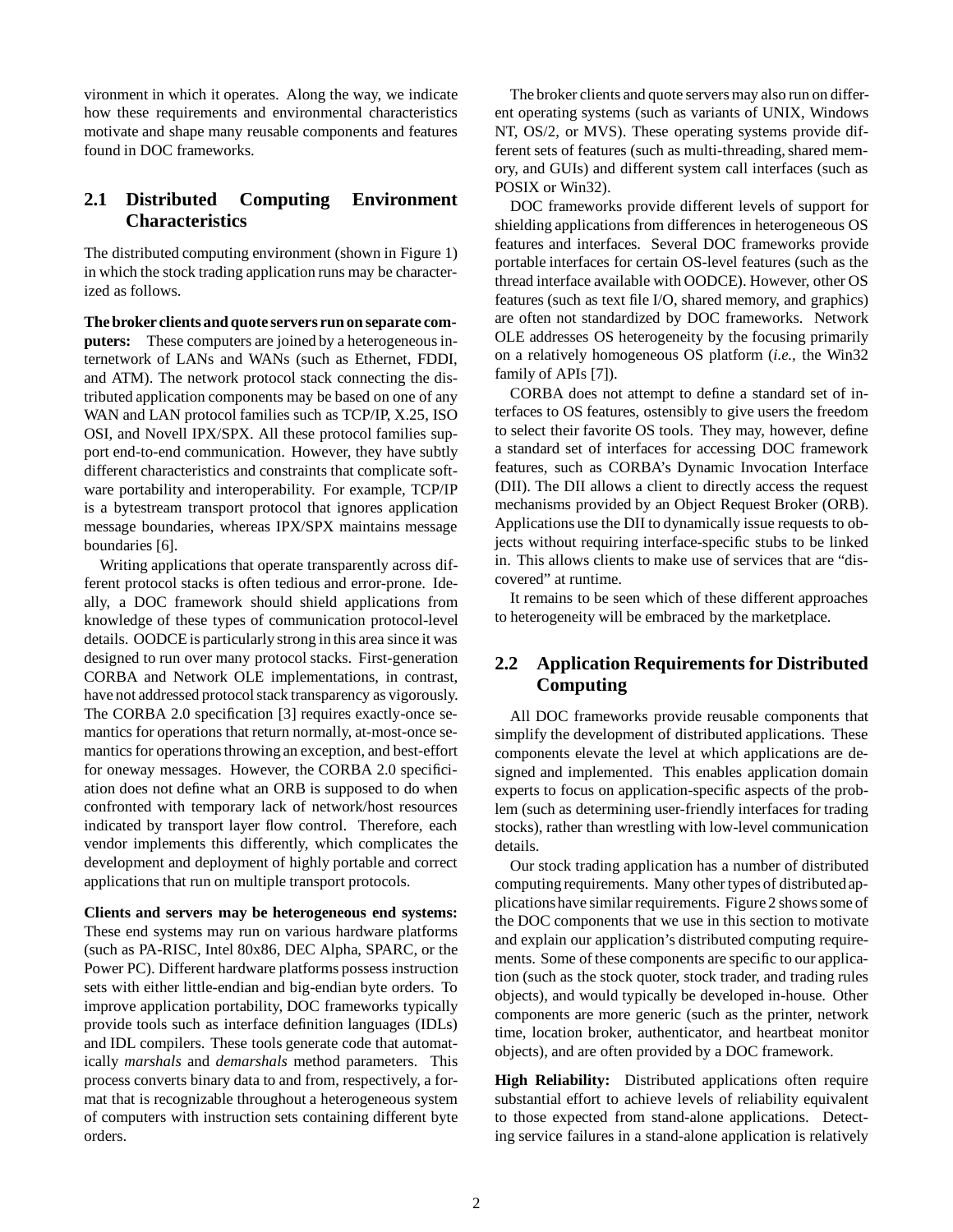

Figure 2: DOC Components

straightforward. For example, if a service fails gracefully, the caller is usually notified by a designated return value.

In contrast, detecting failures in distributed applications is often extremely complicated. For example, separate components in our stock trading application possess incomplete knowledge of global system state (such as the current price of a stock). By the time this information becomes available it may no longer be valid. This is a serious problem for distributed applications (such as an algorithmic trading system) that may exhibit transient inconsistencies due to caching on clients and/or servers.

Distributed transaction monitors, such as DCE-based Encina from Transarc, help to improve the reliability of a distributed application by ensuring that changes to system state occur atomically, consistently, and repeatably. In practice, our stock trading application would undoubtedly use some type of transaction service to ensure reliability. The OMG recently standardized on a Transaction Object Service [8], but few if any ORB vendors have yet to offer an implementation of it with their ORB products. Network OLE does not provide support for distributed transaction monitoring

Developing services that are resilient to independent host and network failures is also difficult. For instance, distributed applications are designed to tolerate some amount of variation in network transmission delay. Thus, a client may not detect an abnormal server termination until after valuable information is lost. Likewise, server responses may get lost in the network, causing clients to retransmit duplicate requests. Isis RDO [9] (and the follow on Orbix+Isis) is a DOC framework that supports reliable distributed object computing. It provides "fail-stop" semantics that ensure applications can distinguish reliably between request delays due to network congestion and lost messages due to host or network failures [10].

**High Availability:** Brokers earn their living by buying and selling stocks. Any time they are unable to access current stock prices or place trades their business suffers. Since loss of revenue due to downtime is generally unacceptable, it is essential that the stock trading system operate with high availability.

One technique for improving application availability is the replication of objects and services. For example, the stock quote object in Figure 2 is replicated to ensure a market data feed is always accessible (we've duplicated the Stock Quoter object in the figure to illustrate the replication).

Another technique for improving availability is to invoke applications under the control of a *heartbeat monitor*. This service detects and automatically reinvokes an application if it terminates unexpectedly. The Orbix+Isis ORB [11] supports transparent replication and reinvocation of CORBA objects.

**Object Location and Selection:** Traditional stand-alone applications generally identify their constituent services via memory addresses that point to objects and subroutines. In contrast, distributed applications require more elaborate mechanisms for naming and locating their remote services.

A traditional scheme for addressing remote services involves Internet (IP) host addresses and communication port numbers [6]. However, this mechanism is generally inadequate for large-scale distributed systems since it is difficult to administer in a portable and unambiguous manner. For example, "port 5000" does not necessarily refer to the same service on separate host machines configured by different vendors or by network administrators.

DOC frameworks generally provide *location brokers* that allow clients to access remote object services via higherlevel names (rather than by low-level memory addresses or IP/port numbers), and *traders* that allow remote objects to be selected based on the desired characteristics of the ser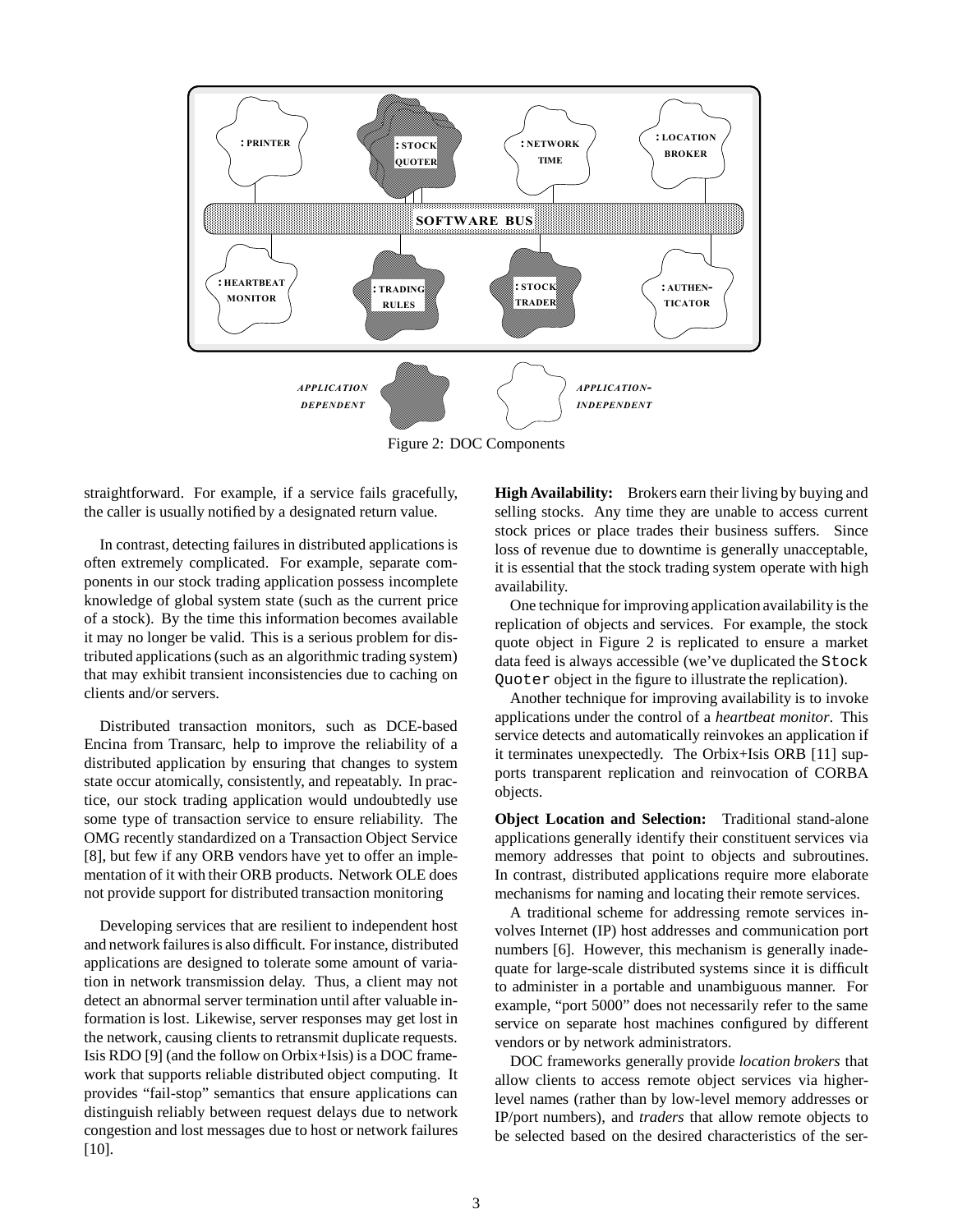vices they provide.<sup>1</sup> Location brokers and traders simplify distributed system administration and promote more flexible and dynamic placement of services throughout a network by automating distributed object selection.

If a service has been replicated for improved reliability or availability, applications may use a location broker or trader to determine the most appropriate service provider. For example, the OODCE Cell Directory Service (CDS) can be considered to be a type of trader service. CDS supports the selection of remote services based upon a set of interfaces and objects associated with each service. In the stock quote application, the client may rely on a trader to help it locate a stock quote service that also happens to support the stock trading service attribute. Likewise, a broker might use the service attributes to print a postscript document by determining which printer(s) possess the postscript attribute and/or by determining which printer has the shortest queue. Using service attributes to select the shortest queue is an example of *load balancing*, described in the following paragraph.

**Strongly-typed Interfaces:** a major problem in a largescale distributed environment is ensuring the consistency and integrity of the messages and methods shared senders and receivers. If the type signatures of these messages and methods become inconsistent, the reliability and correctness of a distributed system will be severely compromised. Tools that automate the process of ensuring this consistency are extremely important, in terms of (1) decreasing the potential for failure, (2) increasing the extensibility of the system by decoupling interfaces from implementations, and (3) providing a convenient means to document the behavior of the distributed system architecture.

**Load Balancing:** A bottleneck may result if many services are configured into the server-side of the application and/or too many clients simultaneously access these services. Conversely, configuring many services into the client-side may also result in a bottleneck since clients often execute on cheaper, less powerful host machines.

In general, it is difficult to determine the relative processing characteristics of application services *a priori* since workloads may vary over time. Therefore, load balancing techniques that enable developers to experiment with different application service partitioning and placement policies may be necessary. These techniques are supported by flexible distributed OS mechanisms that migrate services to other host machines either *statically* at installation-time or *dynamically* during run-time. Fully automated dynamic load balancing is still primarily a research topic [12], and few commercial DOC frameworks support it.

**Security:** Distributed applications are generally more vulnerable to security breaches than are stand-alone applications since there are more access points for an intruder to attack. For example, most shared-media networks (such as Ethernet, token ring, and FDDI) provide only limited built-in protection against cable tapping and promiscuous-mode "packet snooping" tools. Likewise, distributed applications must guard against a client or server masquerading as another entity in order to access unauthorized information.

DOC frameworks provide various forms of authentication (*e.g.,* Kerberos), authorization (*e.g.,* OODCE access control lists), and data security (*e.g.,* DES encryption). As of this writing, CORBA offers no standard security service, but technology submissions proposing a Security Object Service are due to the OMG Object Services Task Force by February 1995, with the selection of the standard to follow (hopefully) sometime within 1995.

**Synchronous Communication and Threading:** The communication between a broker client and a quote server may be performed synchronously. In other words, while a client applicationis querying the database for a stock quote, or waiting to place a trade, it may not need to perform additional processing. This requirement helps to simplify the client-side program structure since multi-threading and asynchronous I/O may be avoided. Both of these techniques tend to decrease portability and increase development and debugging effort.

It may be necessary to use multi-threading for the serverside of the stock trading application, however. Multithreading helps to improve throughput and performance in circumstances where multiple clients make service requests simultaneously. We'll cover server-side threading issues in a future column.

OODCE and Network OLE both have provisions for multithreading (OODCE via DCE pthreads and Network OLE via Win32 threads). The OMG CORBA standard, on the other hand, considers threading to be outside of its scope. Certain CORBA ORBs (such as Orbix [11]) provide hooks that integrate threading into an application in a relatively transparent and portable manner.

**Deferred Activation:** Deferred activation is a technique that activates only those objects that are actually requested to perform services on the behalf of clients. Such activation, which is completely transparent to the client, is needed in large-scale networks to allow finite computing resources (such as memory and CPU cycles) to be used efficiently. Objects that are not currently in use may remain dormant, knowing that they will be activated if necessary.

Support for deferred activation is useful for certain types of objects in our stock trading application such as trading rules illustrated in Figure 2. Certain trading rules may only be required under circumstances that occur infrequently (such as a major market correction). By activating these objects "on demand," the load on host process systems may be reduced significantly.

A conforming CORBA ORB is required to activate certain types of objects when requests arrive for them, if the objects are not already up and running. Likewise, DCE provides a similar service via its "DCE daemon" (dced), which is modeled after the Internet superserver inetd [6]. Windows

<sup>&</sup>lt;sup>1</sup>Unfortunately, there are several overloaded terms here! Location brokers and traders in DOC frameworks are quite different from stock brokers and traders, though they share some striking similarities.